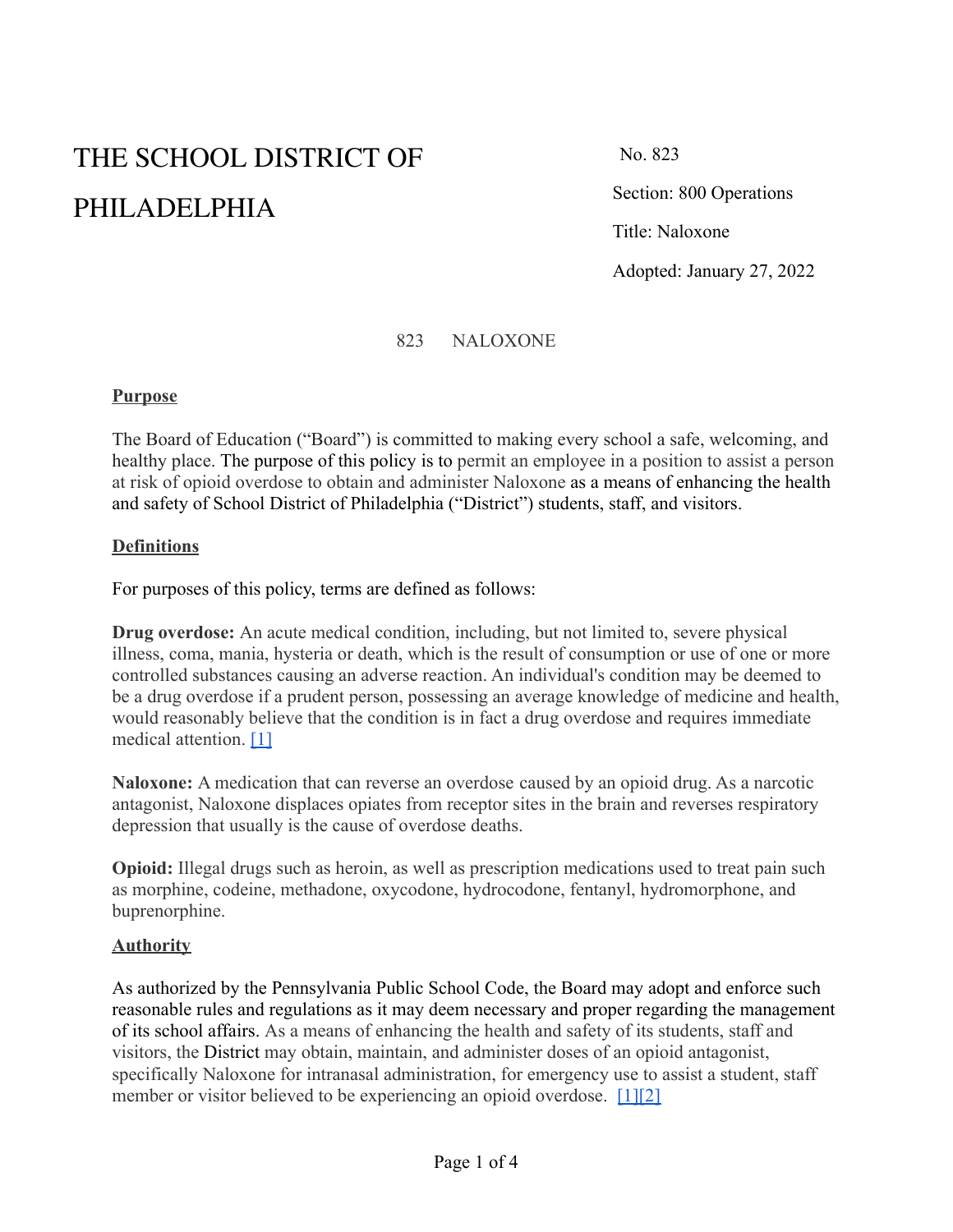## **Delegation of Responsibility**

The Board directs the Superintendent or their designee, through the Office of Student Support Services and in consultation with the District's school physician, to establish administrative procedures for the acquisition, stocking, and administration of Naloxone and related emergency response procedures and to determine which schools will store Naloxone and ensure that personnel at these schools are trained to administer Naloxone.

The District's school physician shall be the prescribing and supervising medical professional for the District's stocking and use of Naloxone. The Superintendent or designee, through the Office of Student Support Services, shall obtain a standing order from the District's school physician for administration of Naloxone.

The school nurse shall be responsible for building-level administration of Naloxone and management of Naloxone stocks. The Office of Student Health Services shall be responsible for maintaining a stock of Naloxone at the Central Office to be used to refill supplies upon request of the school nurse or principal.

## **Mandatory Regulatory Procedures**

The Office of Student Health Services shall annually inform staff about this policy and specifically:

- 1. The availability of Naloxone to treat opioid drug overdoses and what it does;
- 2. The symptoms of opioid drug overdoses;
- 3. How students and staff should report suspected overdoses;
- 4. The protection from criminal prosecution provided by law for persons who report a suspected overdose using their real name and remain with the overdosing person until emergency medical services ("EMS") or law enforcement arrive, as well as for the person whose overdose they report; and [1][2]
- 5. The protection from civil liability provided by law for persons who report overdoses or administer Naloxone in overdose emergencies. [1][2]

Administration of Naloxone shall not be required in circumstances of unavailability of Naloxone, unavailability of a qualified Naloxone administrator, and/or uncertainty as to whether an opioid overdose is occurring, among other reasons. This policy does not create a duty on the part of the District and/or its personnel to administer Naloxone.

#### **Standing Order from the District's School Physician**

The District's school physician shall provide and annually renew a standing order for administration of Naloxone to students, staff members, or other individuals believed or suspected to be experiencing an opioid overdose.

The standing order shall include at least the following information:

1. Type of Naloxone (intranasal or auto-injector),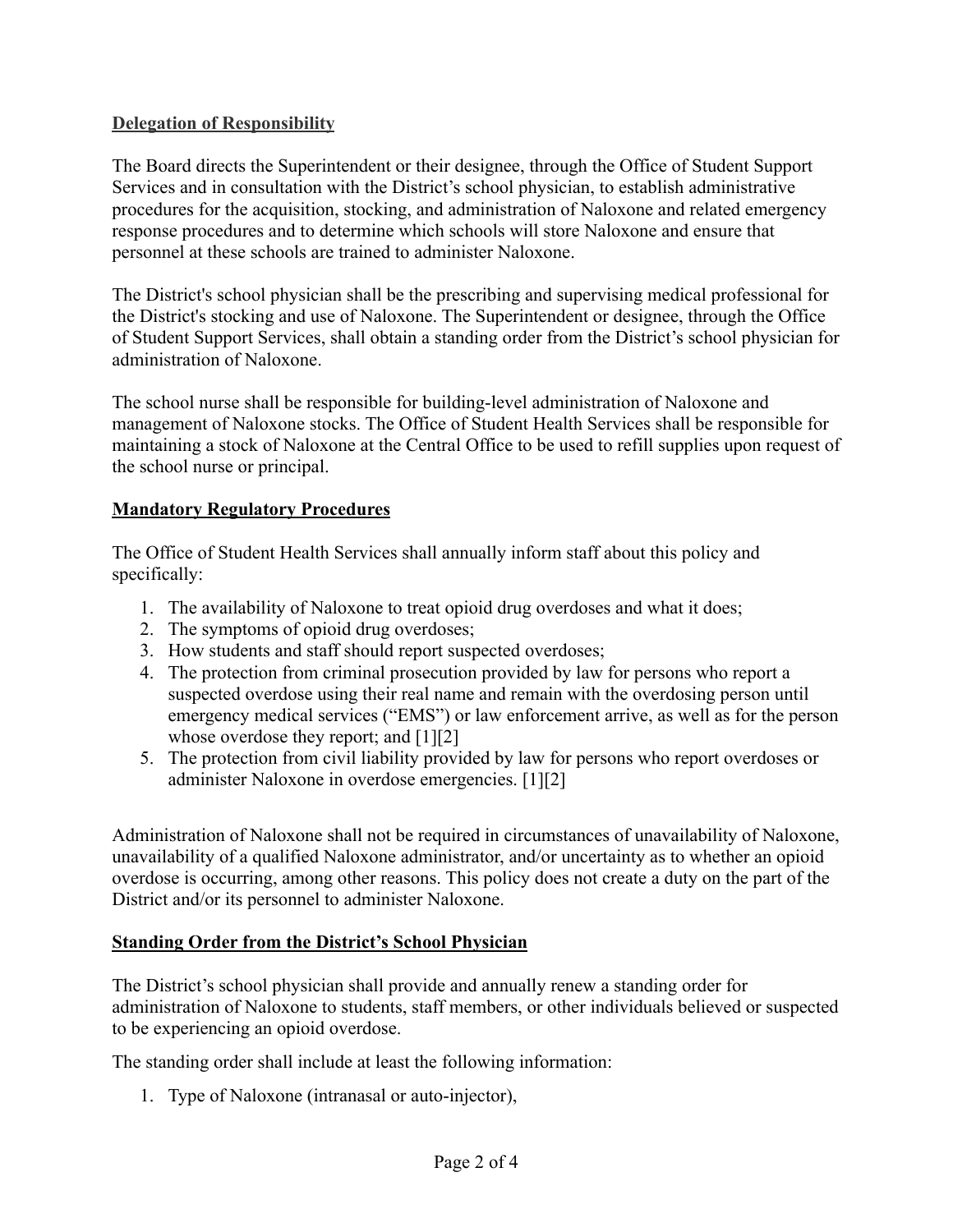- 2. Date of issue,
- 3. Dosage, and
- 4. Signature of the school physician.

The original, signed standing order shall be maintained in the Superintendent's Office, and copies of the standing order shall be kept in each location where Naloxone is stored.

## **Training**

Before any District employee may have custody of Naloxone or administer Naloxone under this policy, the employee must successfully complete an online [Pennsylvania Department of Health](https://www.train.org/pa/admin/course/1085469/) [Training Program](https://www.train.org/pa/admin/course/1085469/) about recognizing opioid-related overdoses, administering Naloxone, and promptly seeking medical attention for a person experiencing a drug overdose.

The District shall provide training to all school nurses, and at least one other school employee at each school, during their regular work schedule.

A list of District employees who successfully complete such training shall be maintained, updated, and kept in the relevant school nurse's office and with the Office of Student Health **Services** 

## **Acquisition, Storage, and Disposal**

The school nurse shall ensure that two doses of Naloxone shall be safely stored in the Principal's office of each school identified in the administrative procedures in accordance with the drug manufacturer's instructions.The Office of Student Health Services at the Central Office and the school nurse or designee at each identified school shall regularly inventory and replenish Naloxone stocks either due to expiration or use, and maintain records thereof, in accordance with the established procedures, manufacturer recommendations, and Department of Health Guidelines.

## **Reports, Referral to Law Enforcement, and Parental Notification**

Subsequent to administration of Naloxone, the school nurse or other trained personnel shall submit a Naloxone Administration form to the Office of Student Health Services.

The Superintendent or designee shall immediately report incidents involving the use of controlled substances on school property, at any school-sponsored activity, or on a conveyance providing transportation to or from a school or school-sponsored activity, to the local police department that has jurisdiction over the school's property, in accordance with state law and regulations, the procedures set forth in the memorandum of understanding with local law enforcement, and Board policies. [3][4][5][6][7][8][9]

The Superintendent or designee shall notify the parent/guardian of any student directly involved in an incident involving use of controlled substances immediately, as soon as practicable. The Superintendent or designee shall inform the parent/guardian whether or not the local police